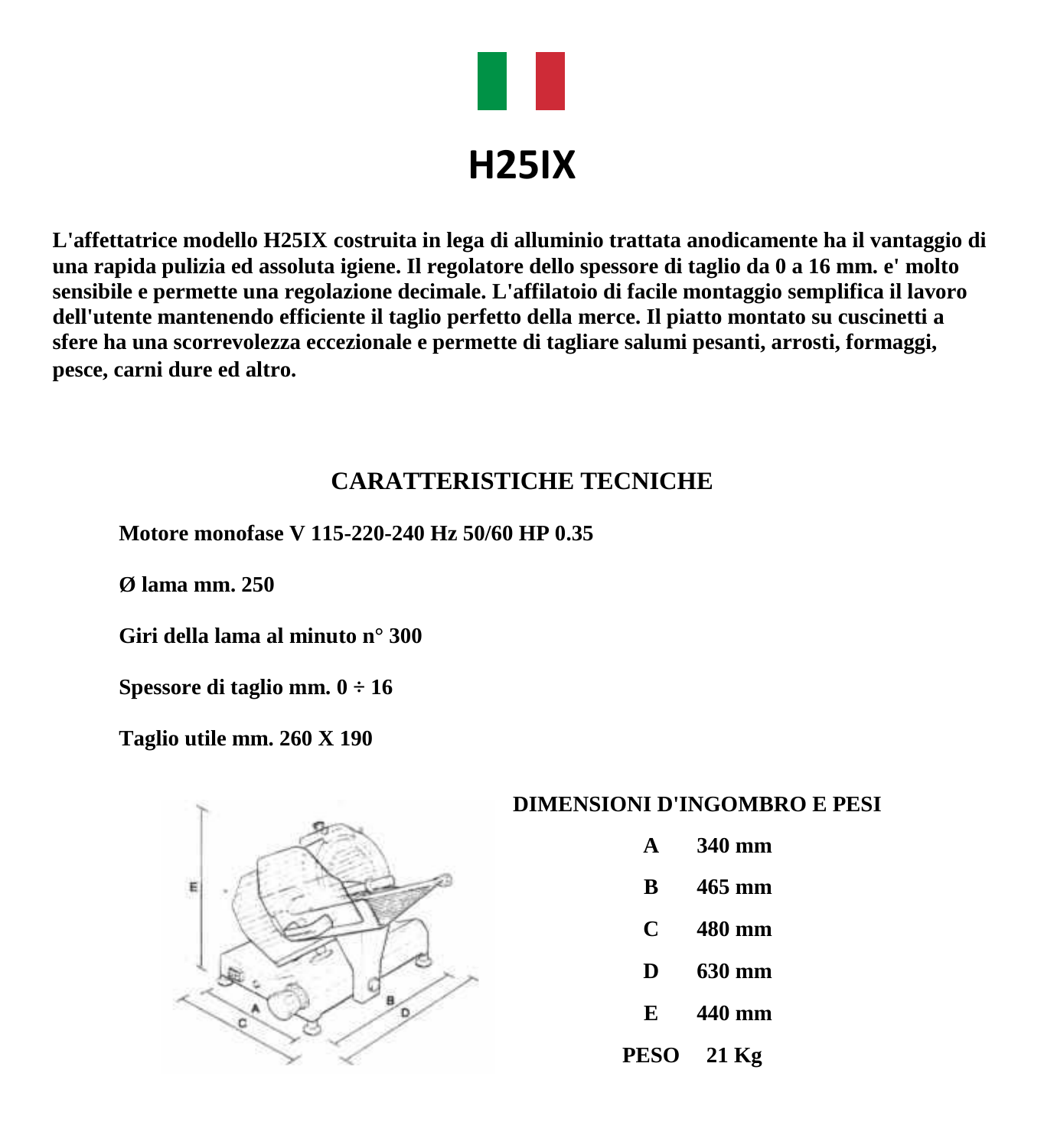

## **H25IX**

**The slicing machine mod. H25IX, made of oxidised aluminium alloy, has the advantage of an easy cleaning and is very hygienic. The cutting thickness from 0 to 16 mm., with lighted adjusting knob, is very sensitive and allow you even a decimal adjustement. The easy and precise sharpening set makes the work of the users easiers by keeping the edge of the blade always sharp, for a very good cut of food. The carriage, running on ball bearings, has an exceptional fluency and you can cut also heavy sausages, roastbeef, cheese, fish, hard meat.**

## **TECHNICAL SPECIFICATIONS**

**Single phase motor V 115-220 240 Hz 50/60 HP 0.35**

**Blade Ø mm. 250**

**R.p.m. of the blade 300**

**Thickness mm. 0 ÷ 16**

#### **Utilizable cutting mm. 260 X 190**



#### **OVERALL DIMENSIONS AND WEIGHT**

- **A 340 mm**
- **B 465 mm**
- 
- **C 480 mm**
- **D 630 mm**
- **E 440 mm**
- **WEIGHT 21 Kg**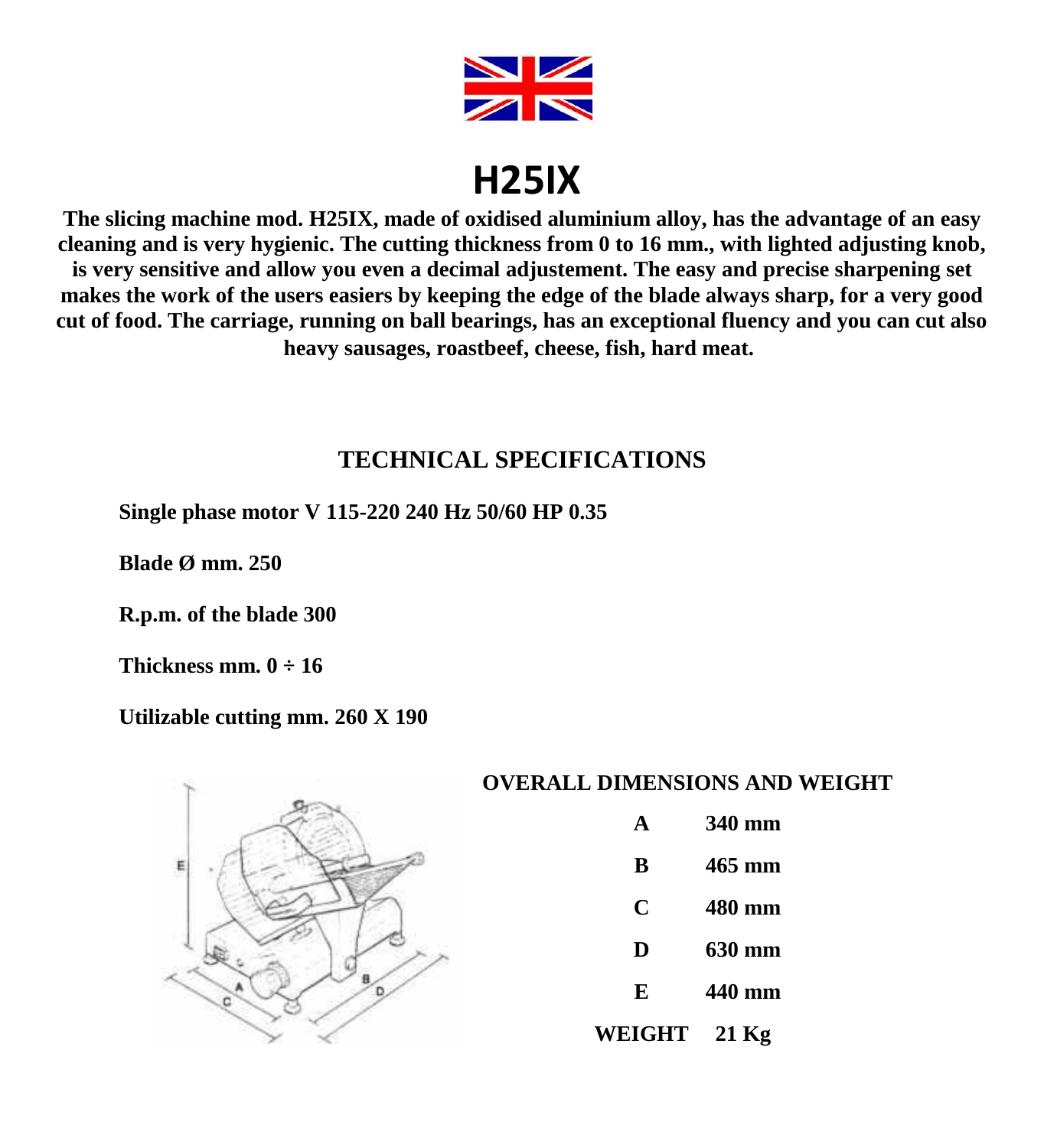

# **H25IX**

**Die aus einer eloxierten Aluminium-Legierung gebaute Aufschnittmaschine mod. H25IX hat den Vorteil einer leichten Reinigung und ist daher ganz hygienich. Der Regulator der Schnittstärke, von 0 bis 16 mm., ist hochempfindlich und erlaubt eine dezimale Regulierung. Der Schleifapparat ist leicht zu gebrauchen und vereinfacht die Arbeit der Benutzer weil er die messerschneide immer scharf erhält. Der Teller ist auf Kugellager montier und seine Lauleichtigkeit erlaubt Ihnen auch grosse Würste, Braten, Käse, Fleisch, ect. zu schneiden.**

## **TECHNISCHE DATEN**

**Motor Einphasing VL 115-220 240 Hz 50/60 PS 0.35**

**Messerdurchshnitt Ø mm. 250**

**Messerumdrehung p. M. 300**

**Schnittstärke mm. 0 ÷ 16**

**Schnitt mm. 260 X 190**



**RAUMBEDARF**

| $\Delta$ | 340 mm |
|----------|--------|
| B        | 465 mm |
| C        | 480 mm |
| D        | 630 mm |
| F.       | 440 mm |